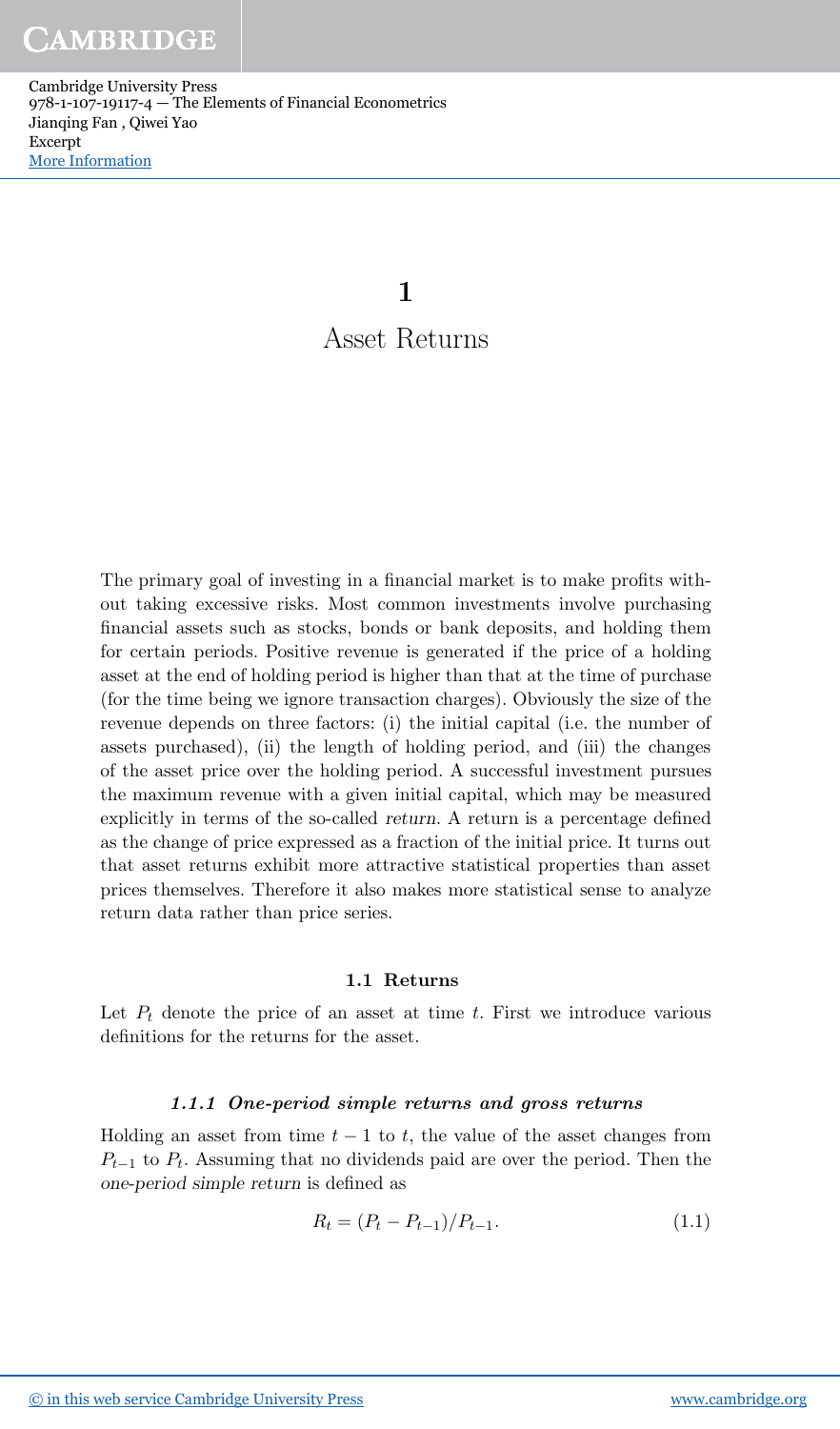Cambridge University Press 978-1-107-19117-4 — The Elements of Financial Econometrics Jianqing Fan , Qiwei Yao Excerpt [More Information](www.cambridge.org/9781107191174)

## 2 Asset Returns

It is the profit rate of holding the asset from time  $t - 1$  to t. Often we write  $R_t = 100R_t\%$ , as  $100R_t$  is the percentage of the gain with respect to the initial capital  $P_{t-1}$ . This is particularly useful when the time unit is small (such as a day or an hour); in such cases  $R_t$  typically takes very small values. The returns for less risky assets such as bonds can be even smaller in a short period and are often quoted in basis points, which is  $10,000R_t$ .

The one-period gross return is defined as  $P_t/P_{t-1} = R_t + 1$ . It is the ratio of the new market value at the end of the holding period over the initial market value.

## 1.1.2 Multiperiod returns

The holding period for an investment may be more than one time unit. For any integer  $k \geqslant 1$ , the returns for over k periods may be defined in a similar manner. For example, the k-period simple return from time  $t - k$  to t is

$$
R_t(k) = (P_t - P_{t-k})/P_{t-k},
$$

and the k-period gross return is  $P_t/P_{t-k} = R_t(k) + 1$ . It is easy to see that the multiperiod returns may be expressed in terms of one-period returns as follows:

$$
\frac{P_t}{P_{t-k}} = \frac{P_t}{P_{t-1}} \frac{P_{t-1}}{P_{t-2}} \cdots \frac{P_{t-k+1}}{P_{t-k}},
$$
\n(1.2)

$$
R_t(k) = \frac{P_t}{P_{t-k}} - 1 = (R_t + 1)(R_{t-1} + 1) \cdots (R_{t-k+1} + 1) - 1.
$$
 (1.3)

If all one-period returns  $R_t, \ldots, R_{t-k+1}$  are small, (1.3) implies an approximation

$$
R_t(k) \approx R_t + R_{t-1} + \dots + R_{t-k+1}.
$$
\n(1.4)

This is a useful approximation when the time unit is small (such as a day, an hour or a minute).

#### 1.1.3 Log returns and continuously compounding

In addition to the simple return  $R_t$ , the commonly used one-period log return is defined as

$$
r_t = \log P_t - \log P_{t-1} = \log(P_t/P_{t-1}) = \log(1 + R_t). \tag{1.5}
$$

Note that a log return is the logarithm (with the natural base) of a gross return and  $\log P_t$  is called the log price. One immediate convenience in using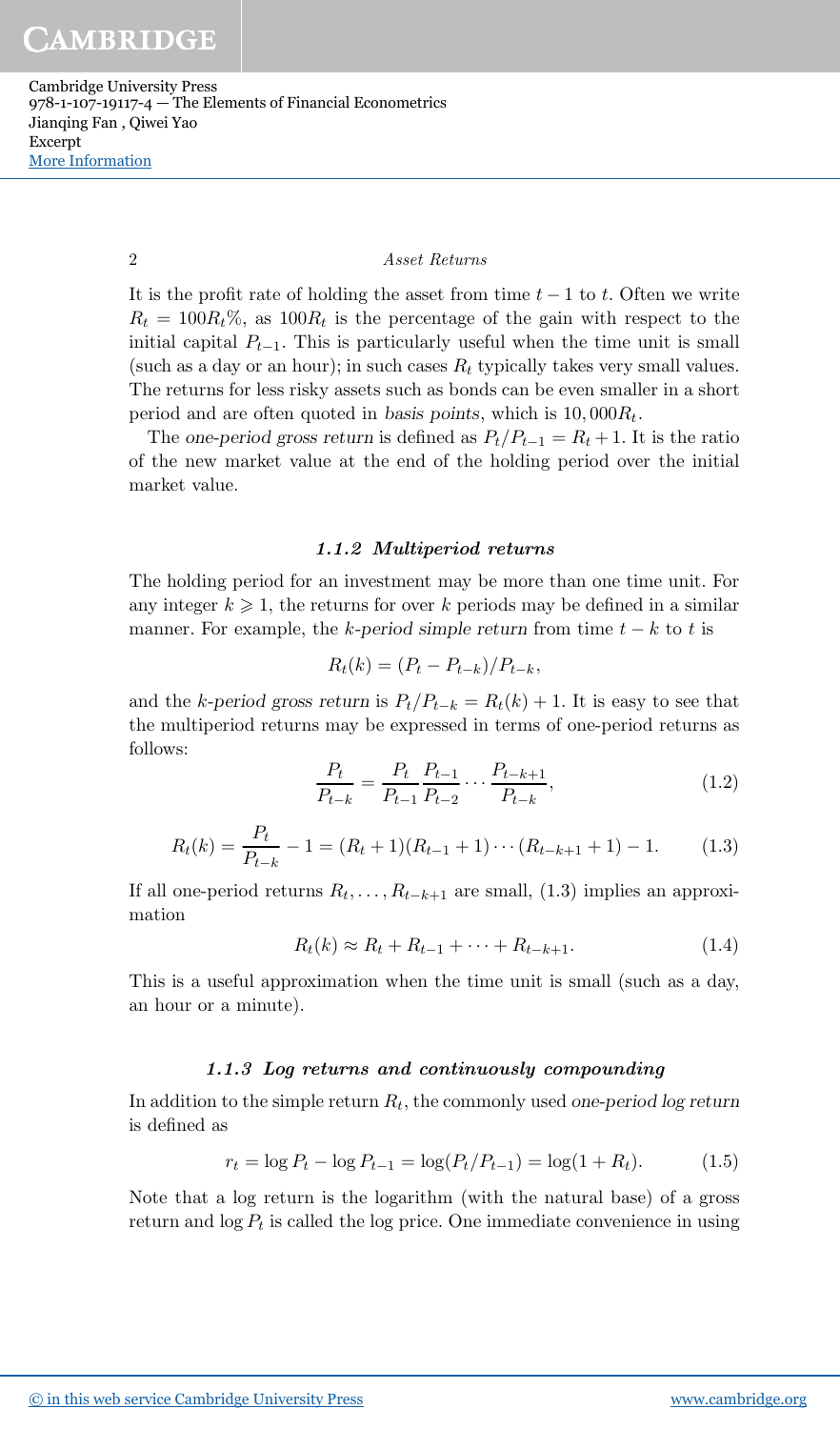Cambridge University Press 978-1-107-19117-4 — The Elements of Financial Econometrics Jianqing Fan , Qiwei Yao Excerpt [More Information](www.cambridge.org/9781107191174)



Figure 1.1 Plots of log returns against simple returns of the Apple Inc share prices in January 1985 to February 2011. The blue straight lines mark the positions where the two returns are identical.

log returns is that the additivity in multiperiod log returns, i.e. the k-period log return  $r_t(k) \equiv \log(P_t/P_{t-k})$  is the sum of the k one-period log returns:

$$
r_t(k) = r_t + r_{t-1} + \dots + r_{t-k+1}.
$$
\n(1.6)

,

An investment at time  $t-k$  with initial capital A yields at time t the capital

$$
A \exp\{r_t(k)\} = A \exp(r_t + r_{t-1} + \dots + r_{t-k+1}) = Ae^{k\bar{r}}
$$

where  $\bar{r} = (r_t + r_{t-1} + \cdots + r_{t-k+1})/k$  is the average one-period log returns. In this book returns refer to log returns unless specified otherwise.

Note that the identity  $(1.6)$  is in contrast with the approximation  $(1.4)$ which is only valid when the time unit is small. Indeed when the values are small, the two returns are approximately the same:

$$
r_t = \log(1 + R_t) \approx R_t.
$$

However,  $r_t < R_t$ . Figure 1.1 plots the log returns against the simple returns for the Apple Inc share prices in the period of January 1985 to February 2011. The returns are calculated based on the daily close prices for the three holding periods: a day, a week and a month. The figure shows that the two definitions result almost the same daily returns, especially for those with the values between −0.2 and 0.2. However when the holding period increases to a week or a month, the discrepancy between the two definitions is more apparent with a simple return always greater than the corresponding log return.

The log return  $r_t$  is also called *continuously compounded return* due to its close link with the concept of compound rates or interest rates. For a bank deposit account, the quoted interest rate often refers to as 'simple interest'. For example, an interest rate of 5% payable every six months will be quoted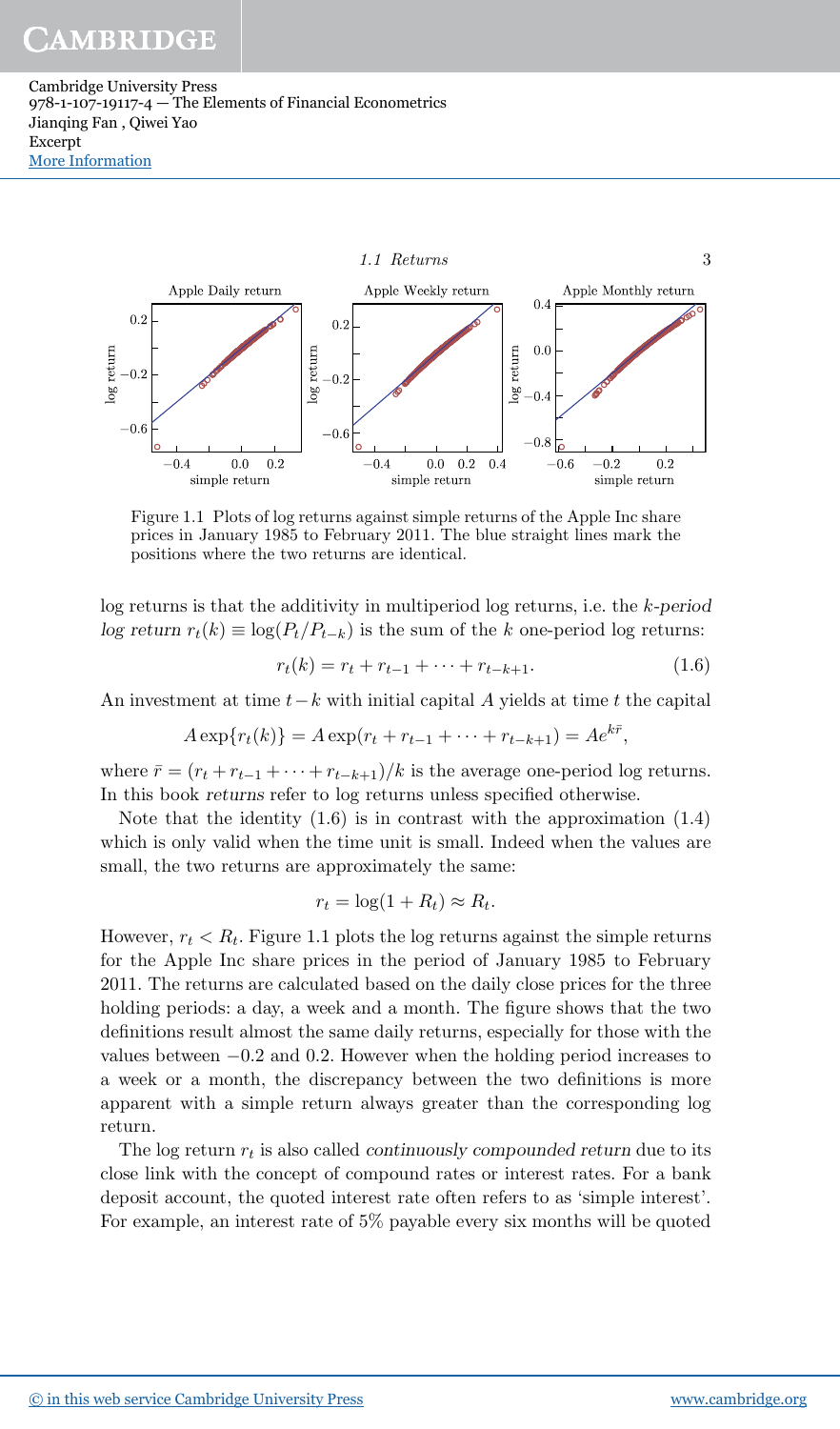Cambridge University Press 978-1-107-19117-4 — The Elements of Financial Econometrics Jianqing Fan , Qiwei Yao Excerpt [More Information](www.cambridge.org/9781107191174)

#### 4 Asset Returns

as a simple interest of 10% per annum in the market. However if an account with the initial capital \$1 is held for 12 months and interest rate remains unchanged, it follows from (1.2) that the gross return for the two periods is

$$
1 \times (1 + 0.05)^2 = 1.1025,
$$

i.e. the annual simple return is  $1.1025 - 1 = 10.25\%$ , which is called the compound return and is greater than the quoted annual rate of 10%. This is due to the earning from 'interest-on-interest' in the second six-month period.

Now suppose that the quoted simple interest rate per annum is  $r$  and is unchanged, and the earnings are paid more frequently, say,  $m$  times per annum (at the rate  $r/m$  each time of course). For example, the account holder is paid every quarter when  $m = 4$ , every month when  $m = 12$ , and every day when  $m = 365$ . Suppose m continues to increase, and the earnings are paid continuously eventually. Then the gross return at the end of one year is

$$
\lim_{m \to \infty} (1 + r/m)^m = e^r.
$$

More generally, if the initial capital is  $C$ , invested in a bond that compounds continuously the interest at annual rate  $r$ , then the value of the investment at time t is

$$
C\exp(rt).
$$

Hence the log return per annum is  $r$ , which is the logarithm of the gross return. This indicates that the simple annual interest rate  $r$  quoted in the market is in fact the annual log return if the interest is compounded continuously. Note that if the interest is only paid once at the end of the year, the simple return will be r, and the log return will be  $log(1+r)$  which is always smaller than  $r$ .

In summary, a simple annual interest rate quoted in the market has two interpretations: it is the simple annual return if the interest is only paid once at the end of the year, and it is the annual log return if the interest is compounded continuously.

## 1.1.4 Adjustment for dividends

Many assets, for example some bluechip stocks, pay dividends to their shareholders from time to time. A dividend is typically allocated as a fixed amount of cash per share. Therefore adjustments must then be made in computing returns to account for the contribution towards the earnings from dividends. Let  $D_t$  denote the dividend payment between time  $t-1$  and t. Then the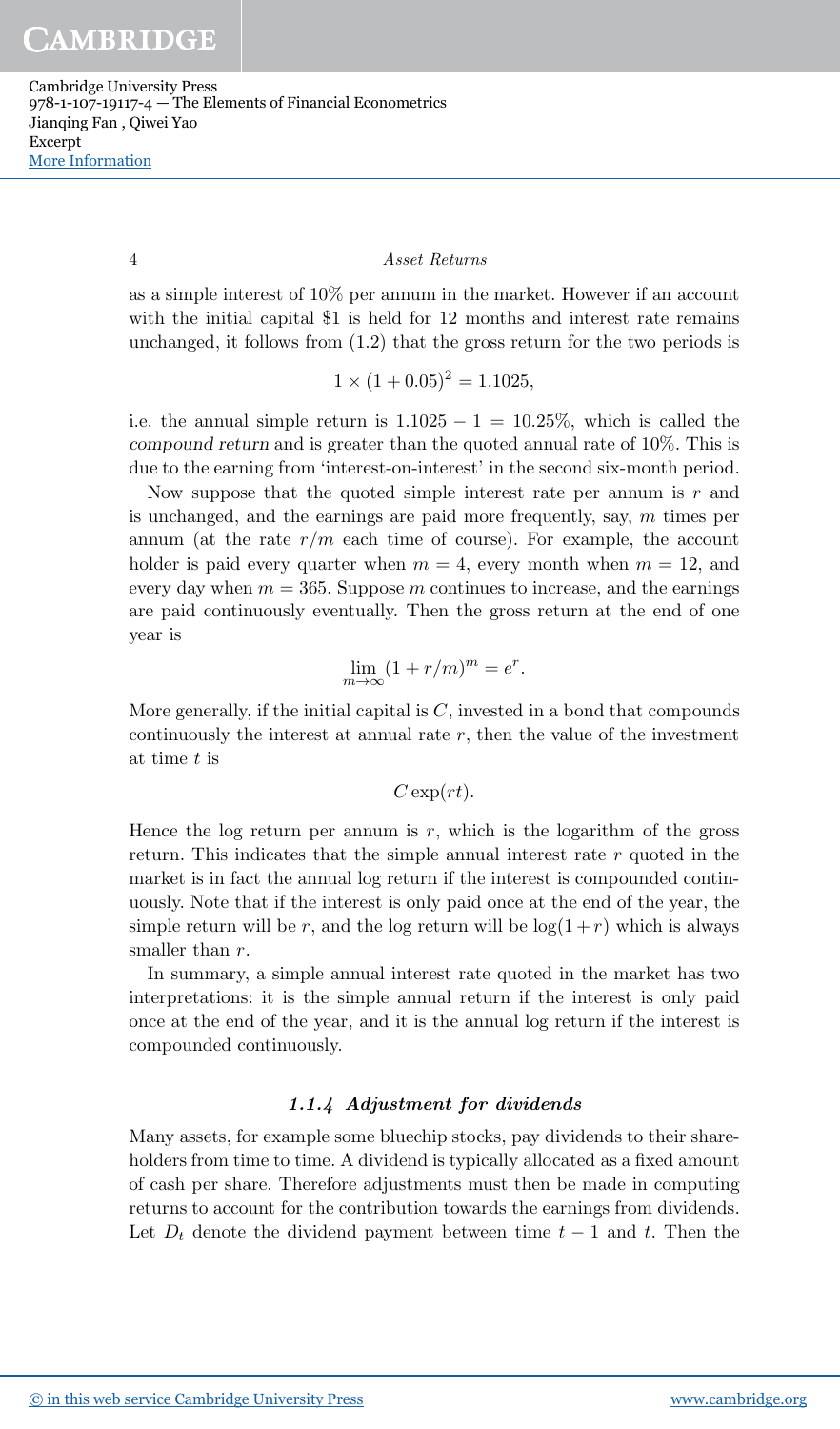Cambridge University Press 978-1-107-19117-4 — The Elements of Financial Econometrics Jianqing Fan , Qiwei Yao Excerpt [More Information](www.cambridge.org/9781107191174)

#### 1.1 Returns 5

returns are now defined as follows:

$$
R_t = (P_t + D_t)/P_{t-1} - 1, \quad r_t = \log(P_t + D_t) - \log P_{t-1},
$$
  

$$
R_t(k) = (P_t + D_t + \dots + D_{t-k+1})/P_{t-k} - 1,
$$
  

$$
r_t(k) = r_t + \dots + r_{t-k+1} = \sum_{j=0}^{k-1} \log\left(\frac{P_{t-j} + D_{t-j}}{P_{t-j-1}}\right).
$$

The above definitions are based on the assumption that all dividends are cashed out and are not re-invested in the asset.

## 1.1.5 Bond yields and prices

Bonds are quoted in annualized yields. A so-called zero-coupon bond is a bond bought at a price lower than its face value (also called par value or principal), with the face value repaid at the time of maturity. It does not make periodic interest payments (i.e. coupons), hence the term 'zero-coupon'. Now we consider a zero-coupon bond with the face value \$1. If the current yield is  $r_t$  and the remaining duration is D units of time, with continuous compounding, its current price  $B_t$  should satisfy the condition

$$
B_t \exp(Dr_t) = \$1,
$$

i.e. the price is  $B_t = \exp(-Dr_t)$  dollars. Thus, the annualized log-return of the bond is

$$
\log(B_{t+1}/B_t) = D(r_t - r_{t+1}).\tag{1.7}
$$

Here, we ignore the fact that  $B_{t+1}$  has one unit of time shorter maturity than  $B_t$ .

Suppose that we have two baskets of high-yield bonds and investmentgrade bonds (i.e. the bonds with relatively low risk of default) with an average duration of 4.4 years each. Their yields spread (i.e. the difference) over the Treasury bond with similar maturity are quoted and plotted in Figure 1.2. The daily returns of bonds can then be deduced from (1.7), which is the change of yields multiplied by the duration. The daily changes of treasury bonds are typically much smaller. Hence, the changes of yield spreads can directly be used as proxies of the changes of yields. As expected, the high-yield bonds have higher yields than the investment grade bonds, but have higher volatility too (about 3 times). The yield spreads widened significantly in a period after the financial crisis following Lehman Brothers filing bankrupt protection on September 15, 2008, reflecting higher default risks in corporate bonds.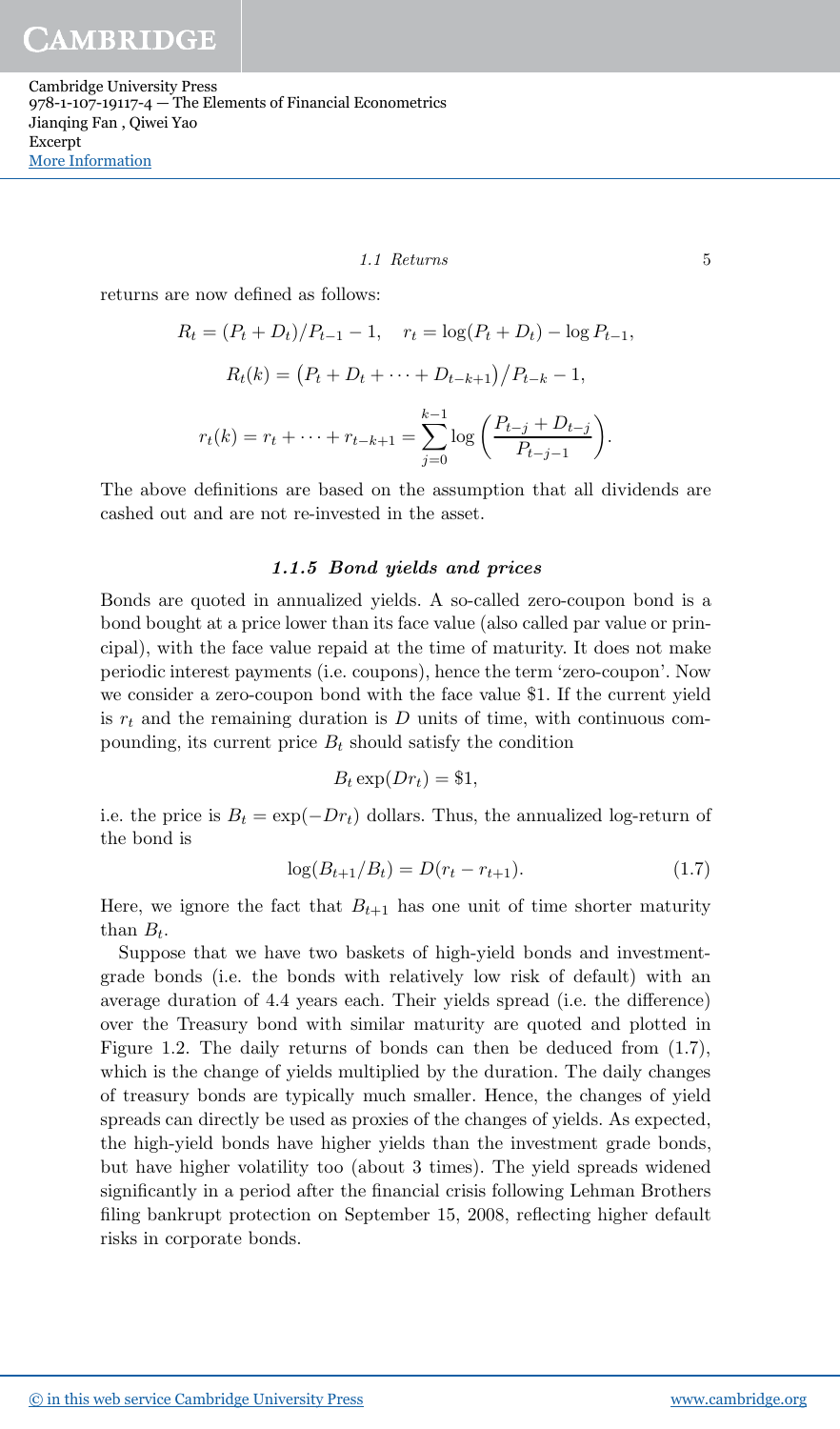Cambridge University Press 978-1-107-19117-4 — The Elements of Financial Econometrics Jianqing Fan , Qiwei Yao Excerpt [More Information](www.cambridge.org/9781107191174)



Figure 1.2 Time series of the yield spreads (the top panel) of high-yield bonds (blue curve) and investment-grade bonds (red curve), and their associated daily returns (the 2nd and 3rd panels) in November 29, 2004 to December 10, 2014.

## 1.1.6 Excess returns

In many applications, it is convenient to use an excess return, which is defined in the form  $r_t - r_t^*$ , where  $r_t^*$  is a reference rate. The commonly used reference rates are, for example, bank interest rates, LIBOR rates (London Interbank Offered Rate: the average interest rate that leading banks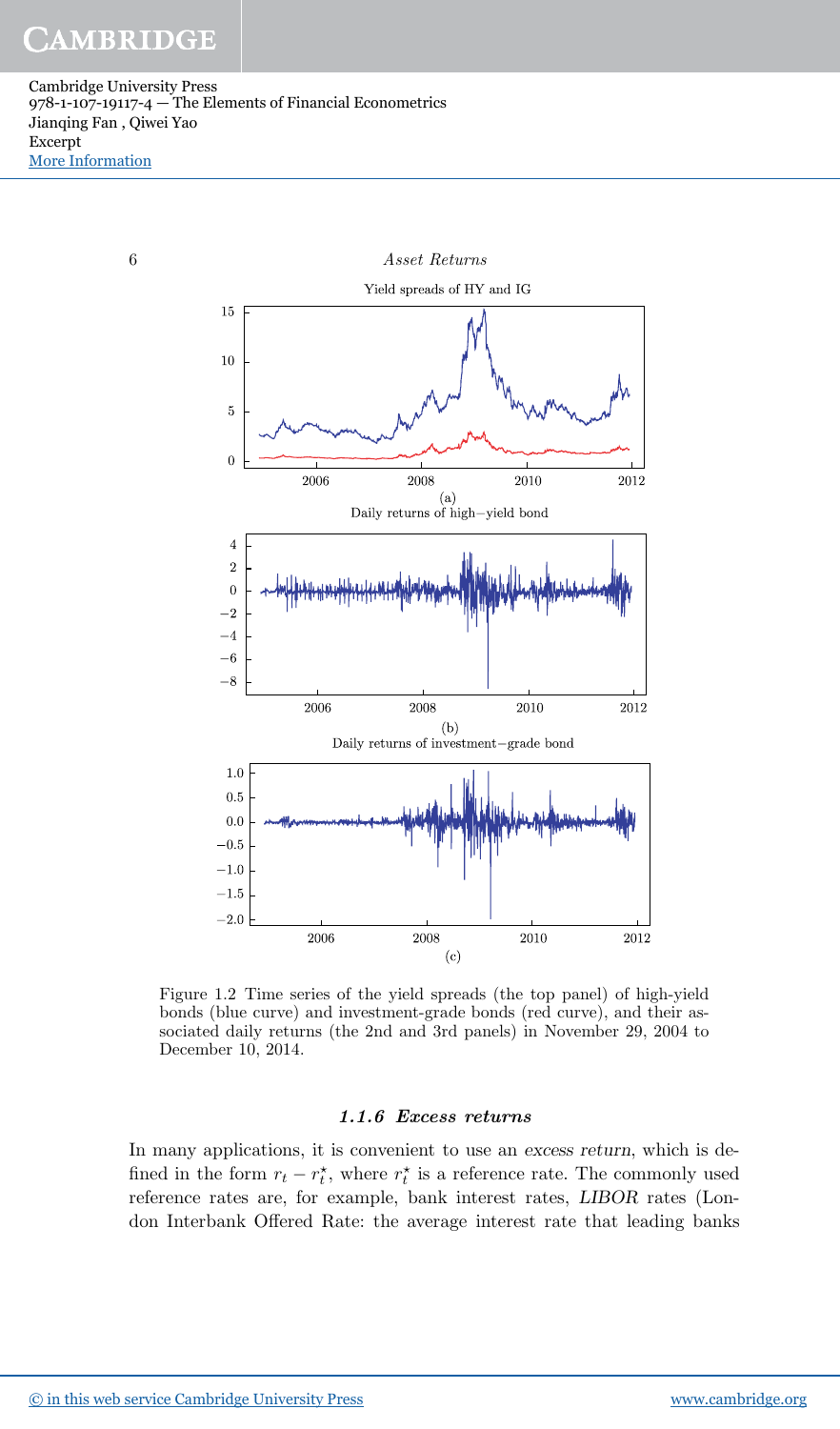Cambridge University Press 978-1-107-19117-4 — The Elements of Financial Econometrics Jianqing Fan , Qiwei Yao Excerpt [More Information](www.cambridge.org/9781107191174)

#### 1.2 Behavior of financial return data 7

in London charge when lending to other banks), log returns of a riskless asset (e.g., yields of short-term government bonds such as the 3-month US treasury bills) or market portfolio (e.g. the S&P 500 index or CRSP valueweighted index, which is the value-weighted index of all stocks traded in three major stock exchanges, created by the Center for Research in Security Prices of University of Chicago).

For bonds, yield spread is an excess yield defined as the difference between the yield of a bond and the yield of a reference bond such as a US treasury bill with a similar maturity.

## 1.2 Behavior of financial return data

In order to build useful statistical models for financial returns, we collect some empirical evidence first. To this end, we look into the daily closing indices of the S&P 500 and the daily closing share prices (in US dollars) of the Apple Inc in the period of January 1985 to February 2011. The data were adjusted for all splits and dividends, and were downloaded from Yahoo!Finance.

The S&P 500 is a value-weighted index of the prices of the 500 large-cap common stocks actively traded in the United States. Its present form has been published since 1957, but its history dates back to 1923 when it was a value-weighted index based on 90 stocks. It is regarded as a bellwether for the American economy. Many mutual funds, exchange-traded funds, pension funds etc are designed to track the performance of S&P 500. The first panel in Figure 1.3 is the time series plot for the daily closing indices of S&P 500. It shows clearly that there was a slow and steady increase momentum in 1985– 1987. The index then reached an all-time high on March 24, 2000 during the dotcom bubble, and consequently lost about 50% of its value during the stock market downturn in 2002. It peaked again on October 9, 2007 before suffering during the credit crisis stemming from subprime mortgage lending in 2008–2010. The other three panels in Figure 1.3 show the daily, the weekly and the monthly log returns of the index. Although the profiles of the three plots are similar, the monthly return curve is a 'smoothed' version of, for example, the daily return curve which exhibits higher volatile fluctuations. In particular, the high volatilities during the 2008-2010 are more vividly depicted in the daily return plot. In contrast to the prices, the returns oscillate around a constant level close to 0. Furthermore, high oscillations tend to cluster together, reflecting more volatile market periods. Those features on return data are also apparent in the Apple stock displayed in Figure 1.4. The share prices of the Apple Inc are also non-stationary in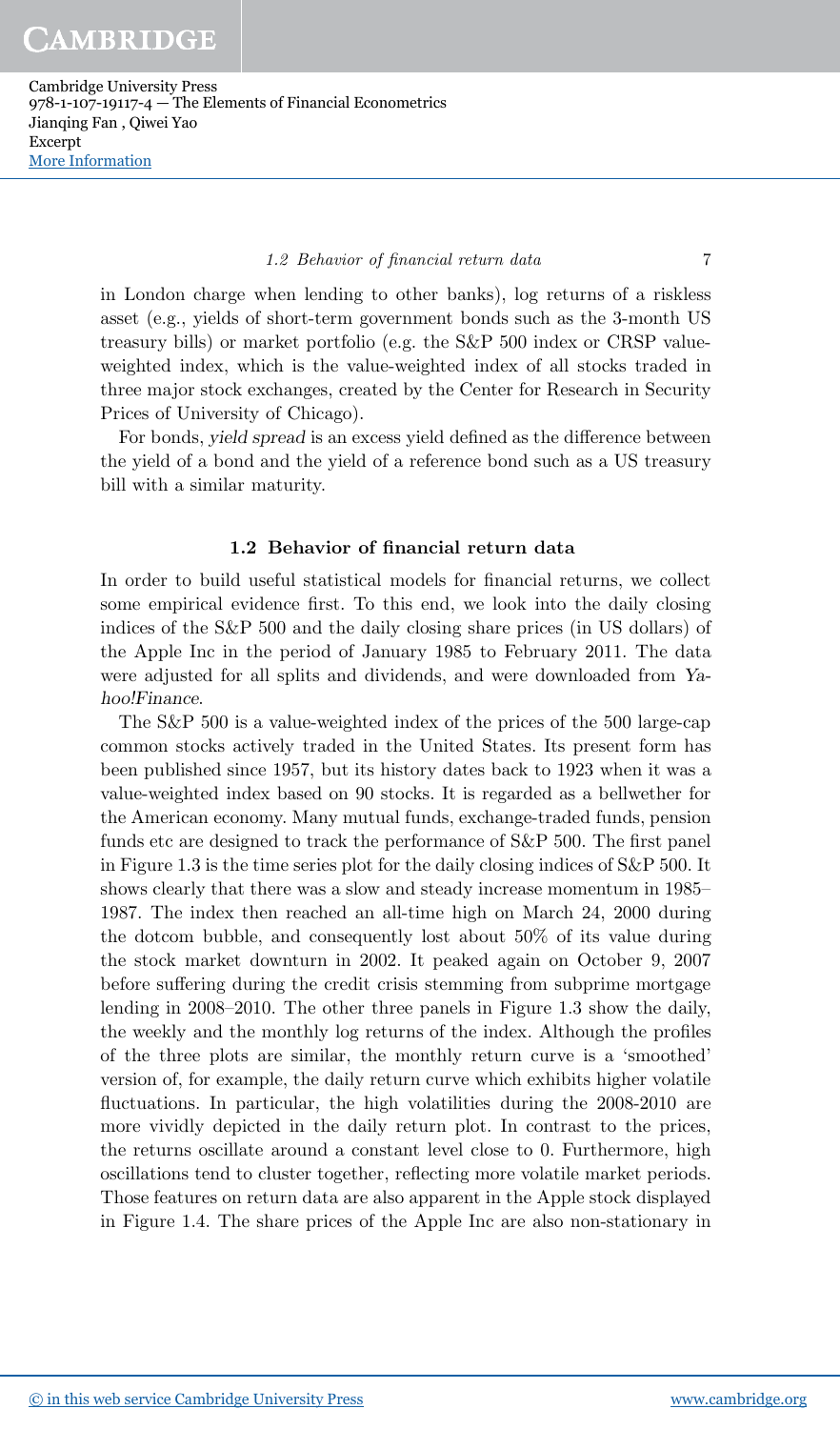Cambridge University Press 978-1-107-19117-4 — The Elements of Financial Econometrics Jianqing Fan , Qiwei Yao Excerpt [More Information](www.cambridge.org/9781107191174)

## 8 Asset Returns

time in the sense that the price movements over different time periods are different. For example in 1985–1998, the prices almost stayed at a low level. Then it experienced a steady increase until September 29, 2000 when the Apple's value sliced in half due to the earning warning in the last quarter of the year. The more recent surge of the price increase was largely due to Apple's success in the mobile consumer electronics market via its products the iPod, iPhone and iPad, in spite of its fluctuations during the subprime mortgage credit crisis.

We plot the normalized histograms of the daily, the weekly and the monthly log returns of the S&P 500 index in Figure 1.5. For each histogram, we also superimpose the normal density function with the same mean and variance. Also plotted in Figure 1.5 are the quantile–quantile plots for the three returns. (See an introduction to Q–Q plots in Section 1.5.) It is clear that the returns within the given holding periods are not normally distributed. Especially the tails of the return distributions are heavier than those of the normal distribution, which is highlighted explicitly in the Q–Q plots: the left tail (red circles) is below (negatively larger) the blue line, and the right tail (red circles) is above (larger) the blue line. We have also noticed that when the holding period increases from a day, a week to a month, the tails of the distributions become lighter. In particular the upper tail of the distribution for the monthly returns is about equally heavy as that of a normal distribution (red circles and blue line are about the same). All the distributions are skewed to the left due to a few large negative returns. The histograms also show that the distribution for the monthly returns is closer to a normal distribution than those for the weekly returns and the daily returns. The similar patterns are also observed in the Apple return data; see Figure 1.6.

Figures 1.7 and 1.8 plot the sample autocorrelation function (ACF)  $\hat{\rho}_k$ against the time lag  $k$  for the log returns, the squared log returns and the absolute log returns. Given a return series  $r_1, \ldots, r_T$ , the sample autocorrelation function is defined as  $\hat{\rho}_k = \hat{\gamma}_k / \hat{\gamma}_0$ , where

$$
\widehat{\gamma}_k = \frac{1}{T} \sum_{t=1}^{T-k} (r_t - \bar{r})(r_{t+k} - \bar{r}), \quad \bar{r} = \frac{1}{T} \sum_{t=1}^{T} r_t.
$$
 (1.8)

 $\hat{\gamma}_k$  is the sample autocovariance at lag k. It is (about) the same as the sample correlation coefficient of the paired observations  $\{(r_t, r_{t+k})\}_{t=1}^{T-k}$  (the difference is in the definition of the sample mean in the calculation of the sample covariance). The sample autocorrelation functions for the squared and the absolute returns are defined in the same manner but with  $r_t$  replaced by, respectively,  $r_t^2$  and  $|r_t|$ . For each ACF plot in Figures 1.7 and 1.8,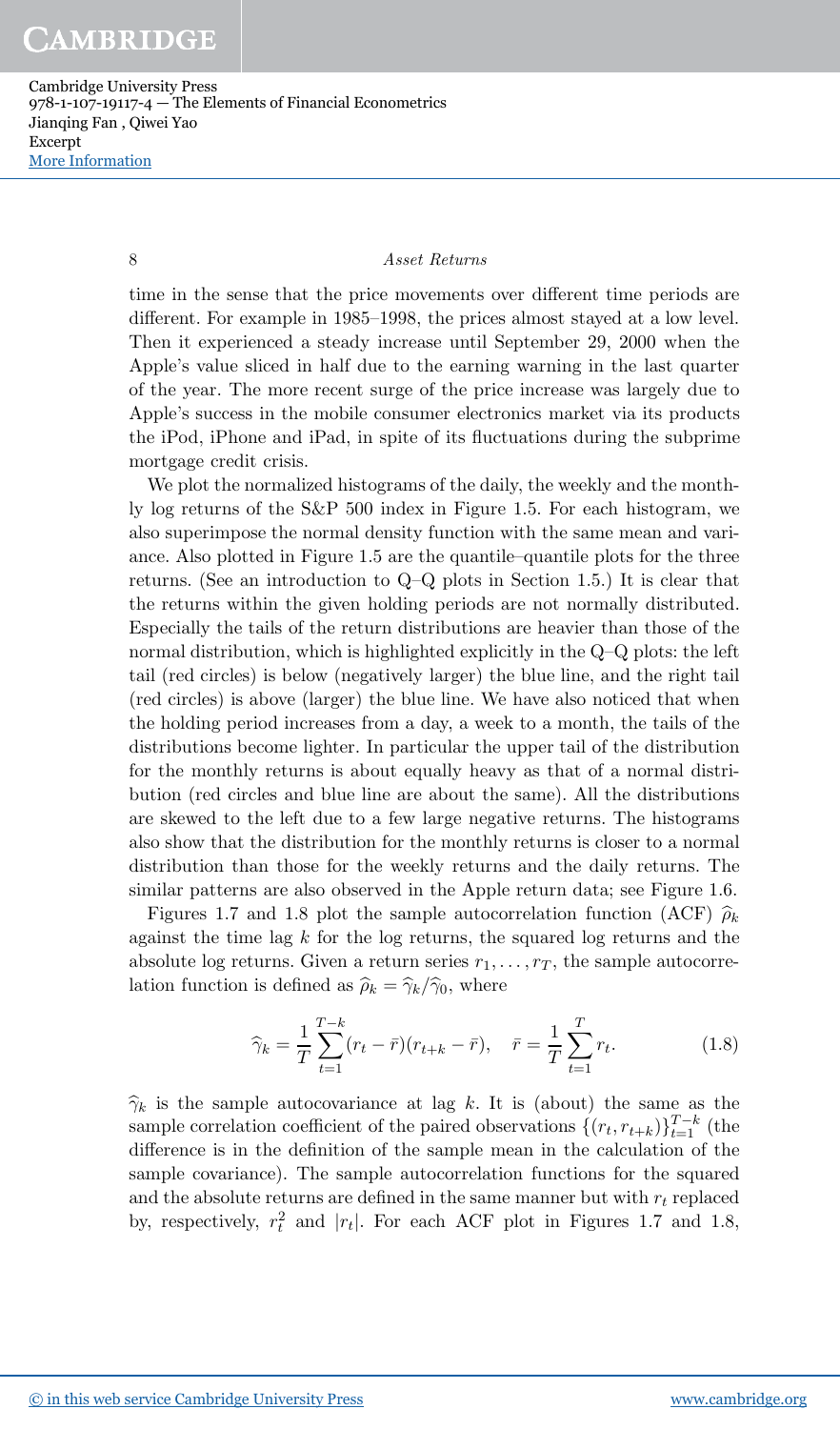Cambridge University Press 978-1-107-19117-4 — The Elements of Financial Econometrics Jianqing Fan , Qiwei Yao Excerpt [More Information](www.cambridge.org/9781107191174)



Figure 1.3 Time series plots of the daily indices, the daily log returns, the weekly log returns, and the monthly log returns of S&P 500 index in January 1985 to February 2011.

the two dashed horizontal lines, which are  $\pm 1.96/\sqrt{T}$ , are the bounds for the 95% confidence interval for  $\rho_k$  if the true value is  $\rho_k = 0$ . Hence  $\rho_k$ would be viewed as not significantly different from 0 if its estimator  $\hat{\rho}_k$  is between those two lines. It is clear from Figures 1.7 and 1.8 that all the daily, weekly and monthly returns for both S&P 500 and the Apple stock exhibit no significant autocorrelation, supporting the hypothesis that the returns of a financial asset are uncorrelated across time. However there are some small but significant autocorrelations in the squared returns and more in the absolute returns.

Furthermore the autocorrelations are more pronounced and more persistent in the daily data than in weekly and monthly data. Since the correlation coefficient is a measure of linear dependence, the above empirical evidence